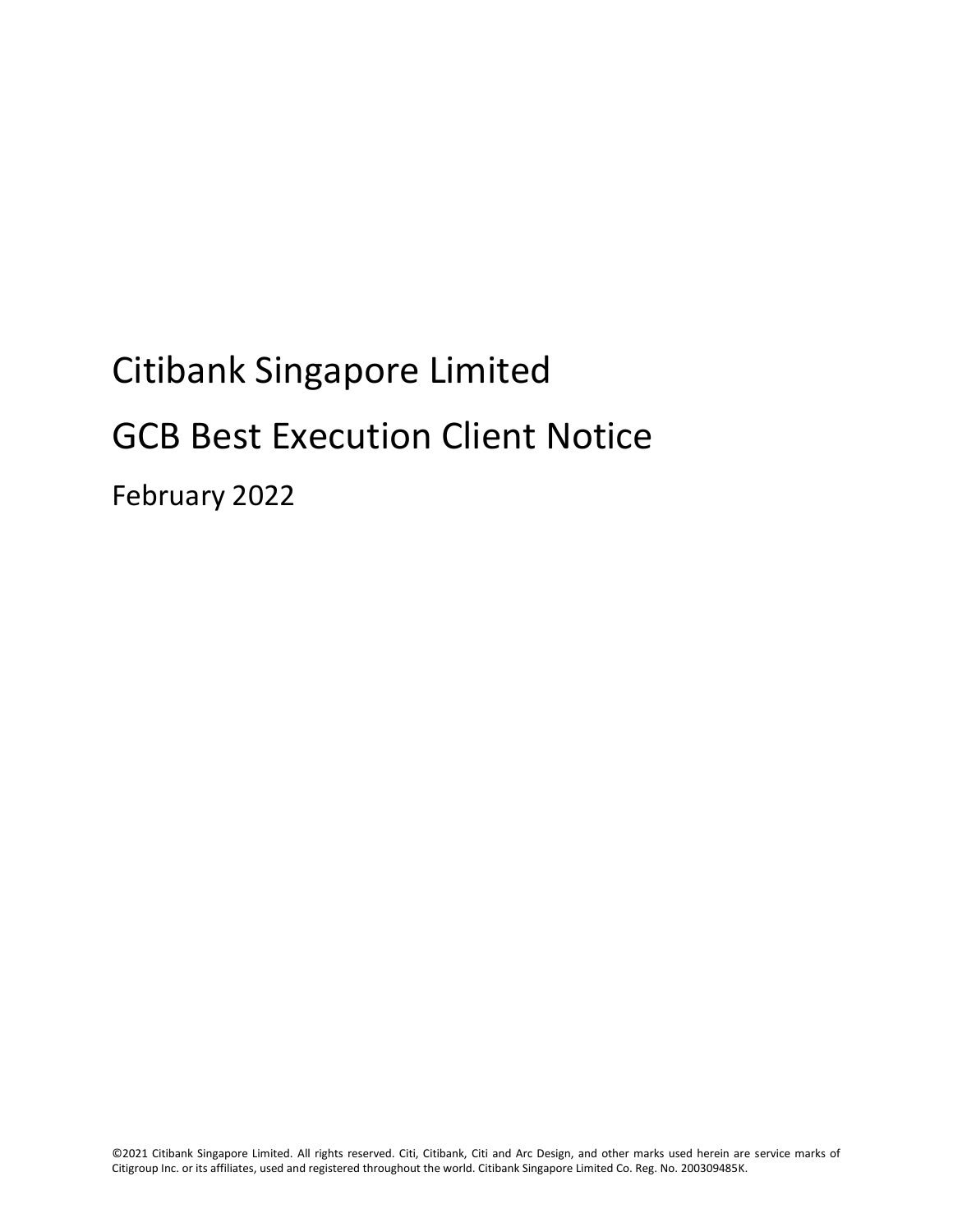## **1. Purpose of This Notice**

- 1.1 We recognize the importance of executing client orders in respect of financial instruments on the best available terms. The Best Execution Client Notice **("Notice")**sets out the steps which the Global Consumer Bank **("GCB")** business operating through Citibank Singapore Limited will provide best execution.
- 1.2 GCB may update this Notice from time to time. For the most up-to-date version of this Notice, you should speak with your Relationship Manager or refer to GCB's website.

# **2. Scope of This Notice**

## **2.1 Which products are in scope?**

The Best Execution requirements would apply to all capital markets products and in GCB's context, the following products:

- Exchange-traded Equity & Exchange Traded Fund (ETF)
- Exchange-traded Derivatives
- Fixed Income Securities
- Structured Notes
- OTC Derivatives (FX only)
- Spot Foreign Exchange (FX) contracts for the purposes of leveraged FX Trading
- Distribution of Collective Investment Scheme (CIS)

Product specific procedures are set out in the Appendix to this Notice.

#### **2.2 Best Execution Objectives**

The 3 GCB units covered by these Procedures are:

- GCB Singapore
- IPB Singapore
- APCB Regional Dealing Desks for Fixed Income, Structured Products, FX and FX Options

Collectively, the above-mentioned GCB units will be referred to as "GCB" for the purposes of this Notice.

Best execution will apply when GCB is receiving, transmitting and/or executing orders on behalf of GCB Singapore and IPB Singapore ("GCB Business Units") clients in respect of financial instruments that fall within the asset classes covered by this Notice.

#### **2.3 Which customers are in scope?**

In the context of a capital markets intermediary which is a Bank carrying on business in dealing in Capital Markets Products, "customer" means a person, other than an institutional investor (including their affiliates which are Institutional Investors), on whose behalf, or with whom, the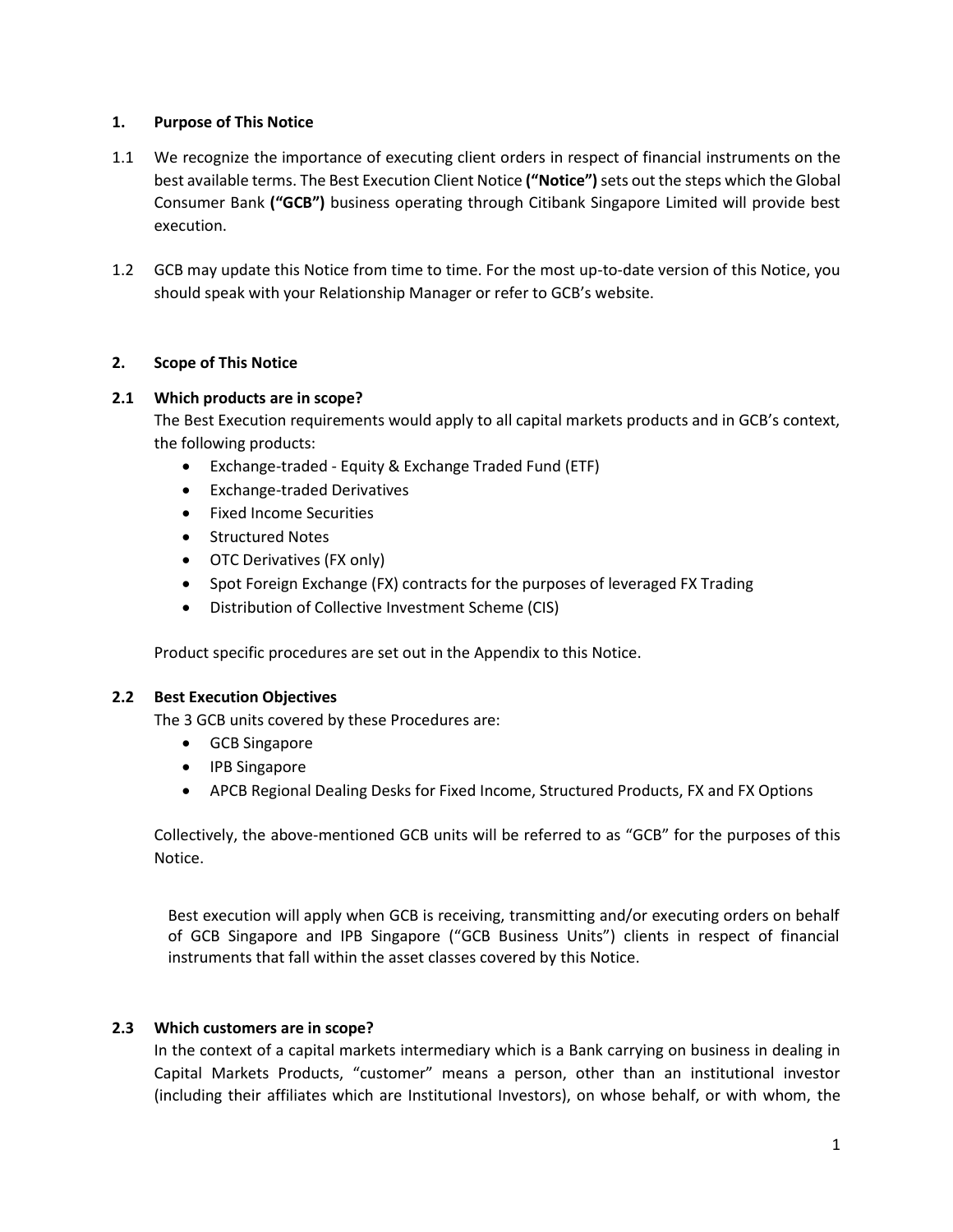capital markets intermediary (either directly or through its agent) deals or will deal in Capital Markets Products.

## **3. What is Best Execution**

3.1 "Best Execution" means:

GCB is required to take all sufficient steps to obtain the best result overall when executing orders on your behalf or when placing your orders with other entities for execution with regard to the execution factors described in this Notice and applicable rules.

GCB will take steps to monitor, review and where appropriate update our best execution arrangements to ensure continuity in achieving the best possible result (taking into account all relevant execution factors described below) across your orders on a consistent basis.

## 3.2 Execution Factors

Best execution means taking all sufficient steps to obtain, when executing your orders or placing your orders with (or transmitting your orders to) other entities to execute, the best possible result on a consistent basis for you, taking into account the following execution factors.

- Price offered by the market, limit price of the order
- Costs costs associated with the transaction and brokerage fees
- Speed speed of the execution, the type of market place and location
- Liquidity / Likelihood of Execution of the market, measuring the capability of additional transactions with little impact on the current price level.
- $\bullet$  Size size of the order
- Nature scope and type of order

For different products and order types, the factors taken in account will be different.

In determining the relative importance and/or the applicability of the factors, GCB takes into account that the customers that it serves are predominantly retail customers, as well as the following considerations:

- a) the types of capital markets products;
- b) the characteristics of the execution venues or brokers to which your order can be directed; and
- c) the characteristics of your orders.

#### **4. When does Best Execution apply?**

4.1 Best Execution would apply where GCB owes contractual obligations to a customer, or where dealing in Capital Markets Products is conducted by GCB, regardless of customers' nationality and residency; or whether customers' orders are executed on or off-exchange (such as cross trades).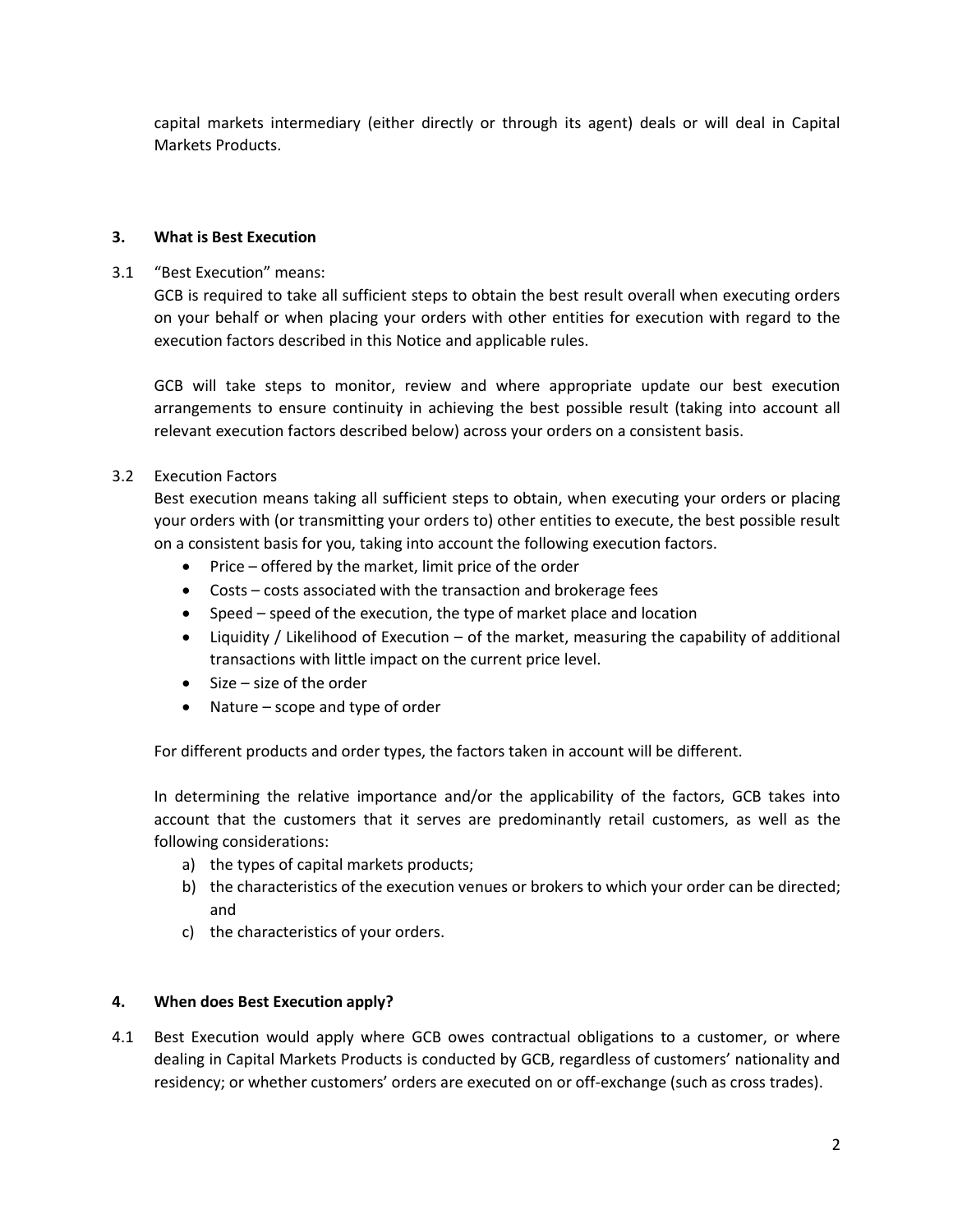# **5. Monitoring**

5.1 Where the duty of Best Execution applies, GCB will monitor the effectiveness of our execution arrangements to provide the best available terms for your orders on a consistent basis (taking into account all relevant Execution Factors described in section 3.2). The way in which we conduct monitoring will vary depending on asset class.

# **6. Contact Details**

Should you have any queries in relation to this Procedure, please contact your Relationship Manager, or call our CitiPhone Officers at +65 6225 5225 (GCB) or +65 6224 5757 (International Personal Bank Singapore).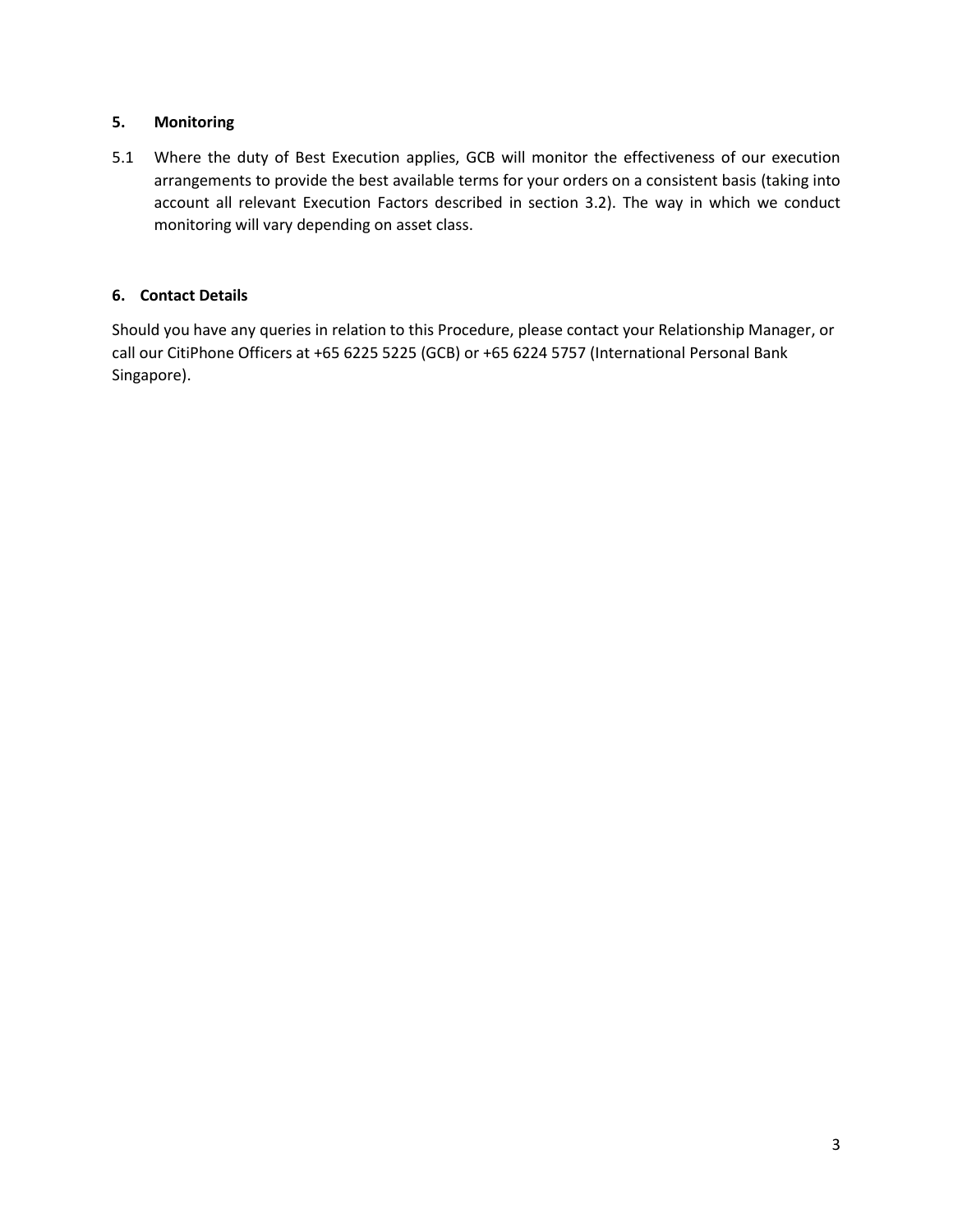### **Appendix: Best Execution Factors for Different Products**

#### **Equities, Exchange Traded Funds, Exchange Traded Derivatives**

- GCB/IPB currently hands off all client trades to Citi Global Markets. The use of one execution broker across the 3 markets which we offer US/ HK/ SG to our brokerage clients offers consistency in execution.
- Orders may be taken from customers who deal on their own via online channels, and/or from customers who communicate their instructions to an Equity Specialist on a manned offline channel.
- Authorized orders placed in the booking system will be transmitted to Citi Global Markets.
- Citi Global Markets determines the methods used to execute orders depending on prevailing market conditions like liquidity and order size.
- For market orders, the key factor to be considered is speed of execution.
- For limit orders, the key factor to be considered is to ensure the order is executed with the limit price.

# **Fixed Income Securities**

- Orders are taken from customers who communicate their instructions through online channels or to their Relationship Managers on a manned offline channel.
- The key factor for best execution for Fixed Income Securities orders will be Price, with Speed and Likelihood of execution also taken into consideration, where applicable.
- The Fixed Income Securities (FIS) Dealing Desk obtains 2 market quotes (of which one may be a "pass"). Where there are 2 market quotes, the FIS Desk will choose the better quote for each order execution. Exceptions may apply and it is the transactor's (i.e. FIS Dealing Desk dealer's) responsibility to maintain an audit trail in such scenarios).
- Client orders filled from inventory / desk positions will be subject to bank wide controls for all Citi dealing desks including independent product control group review.
- Client orders for same ISIN within the same order type (buy vs sell), will be filled / lapsed (with consideration to the execution factors) by FIS Dealing Desk dealers, in accordance with date / time stamp of receipt within each workspace under the responsibility of a designated FIS Dealing Desk dealer (for automated orders via Memfis-OMS) or the date / time stamp of receipt of emails received by the FIS Dealing Desk (for manual orders).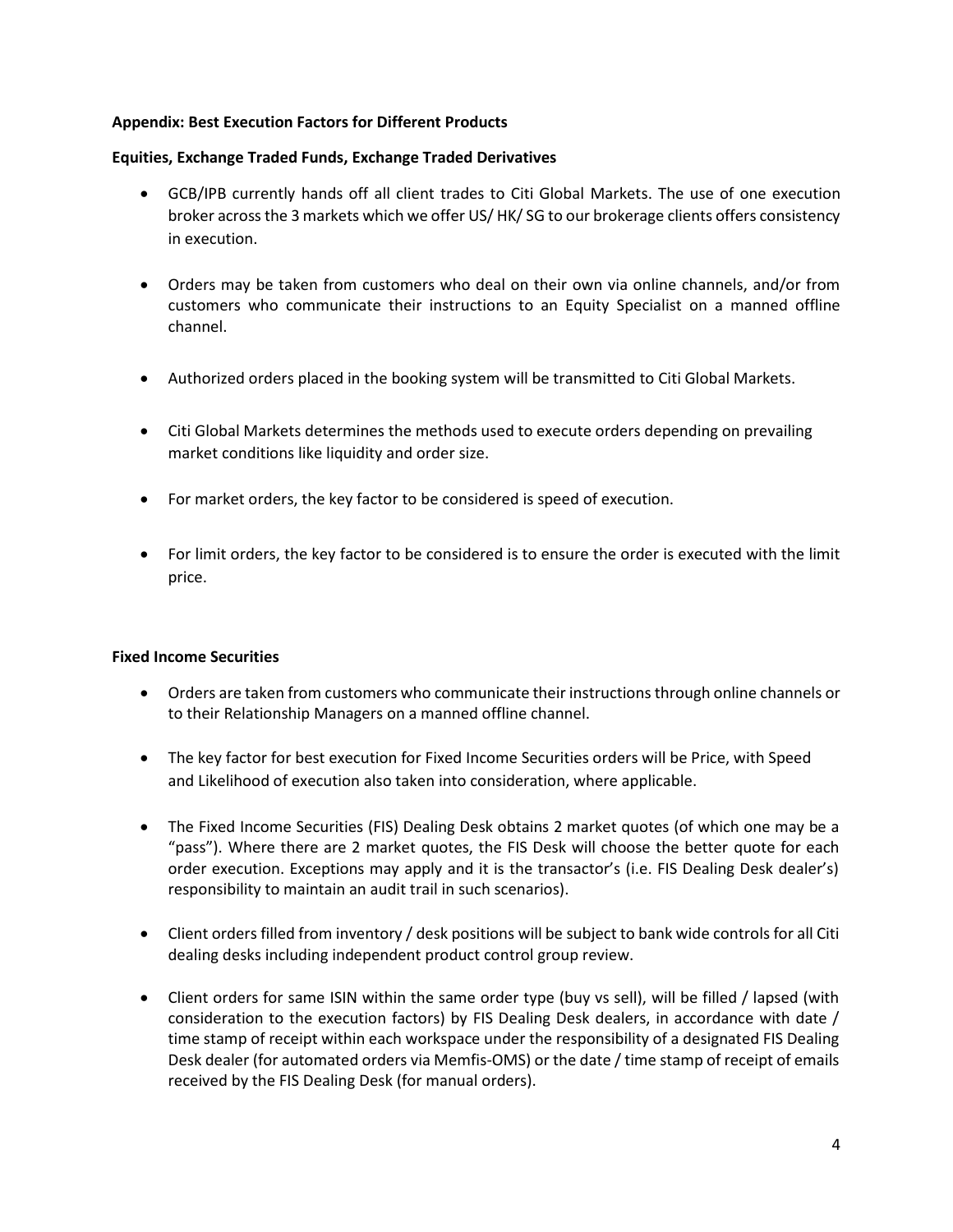For overnight orders, Sales shall inform client and obtain client's consent to work the order with a single counterparty instead of obtaining 2 market quotes.

## **Structured Notes**

- Structured Notes are bespoke products and pricing is sought from issuers. Different issuers have different specifications. Best execution is taken into account during the structuring process, based on your objectives and preferences that may include consideration on concentration, leverage facility available or other factors.
- Where the Structured Product (SP) Dealing Desk provides 2 (inclusive of executed price) quotes (of which one can be a "pass") to GCB Business, such pricing / mandate / execution will consider GCB Business objectives and preferences.
- The SP Dealing Desk will fill/lapse same ISIN / same order type with consideration to the execution factors and date / time of receipt.
- $\bullet$

# **OTC Derivatives (FX only) and Spot Foreign Exchange (FX) contracts for the purposes of leveraged FX Trading**

- GCB Business Units client orders are priced / placed with / executed with Regional FX/FXO Desk.
- Regional FX/FXO Desk system is currently integrated with internal affiliate's FX system for pricing and executions, and only trade with internal affiliates.
- Regional FX/FXO Desk has only one Execution Venue ICG Markets (via Citi-Velocity) and follows market practice in filling customer's orders.
- The following factors are considered for order execution:
	- o Prices tradable
	- o Liquid or Illiquid
	- o Likelihood of execution
	- o Nature of the order (Market or Limit order, Stop lossOne-Cancels-Other (OCO)if-done order etc.)
	- $\circ$  Bump quotes/prices (invalid prices that are traded out of market)
- The Desk handles all orders it receives on an aggregate basis and all the orders placed at the same price level (if reached) will be filled.

#### **Distribution of Collective Investment Scheme (CIS)**

Upon receipt of instruction to purchase or otherwise subscribe to, or sell or redeem or otherwise deal in the shares / units in a fund, and upon acceptance of instruction, GCB will execute your instruction by